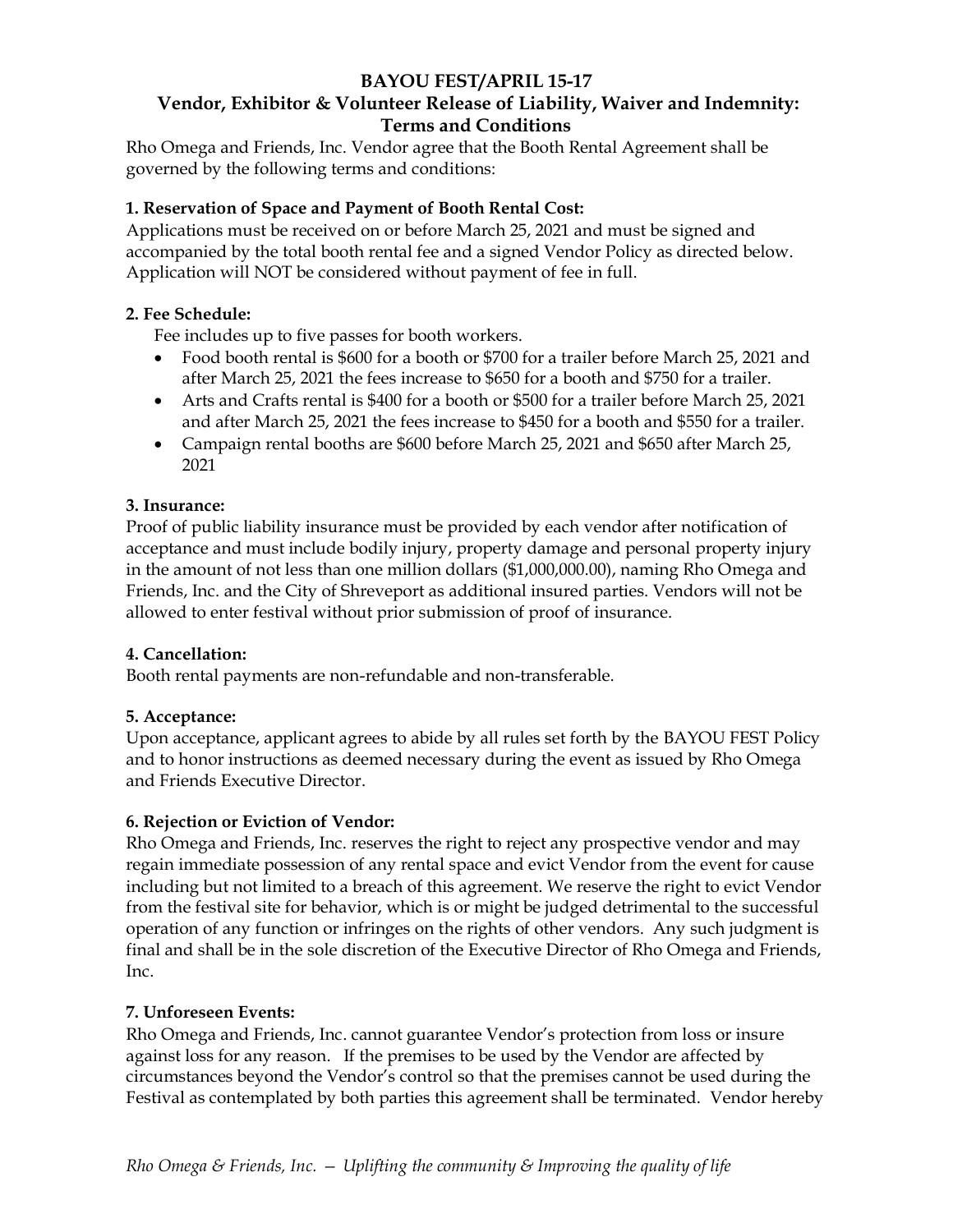waives any claim for incidental or consequential damages or compensation resulting from the inability to use the premises and agrees that Rho Omega and Friends, Inc. may retain the portion of payments made by Vendor necessary to cover expenses incurred by Rho Omega and Friends, Inc. incidental to the opening and management of the show through the time of termination.

Vendors are urged to insure their equipment and food at their own expense. Rho Omega and Friends, Inc. will not be responsible for any injury that may occur to any employees, theft, loss of life or damage to any property from any cause whatsoever, regardless of whether guards or night watchmen are provided.

### **8. Use and Occupancy:**

Rho Omega and Friends, Inc. may, in its sole discretion, assign, designate or change Vendor's booth location. The event will provide: (1) a covered booth no less than 10' x 10' (a charge will be assessed for any greater size) to be used for food, arts, craft, apparels and sales; and (2) 110-V electrical outlets (30 AMP circuit only). Booth construction shall not be altered by the Vendor.

Vendor shall staff its booth during all hours of the BAYOU FEST and booth shall not be left unattended until after the publicized closing hour. Vendors may begin to set-up Thursday, April 15, 2021 at 8:00 P.M. and shall arrange for removal of equipment and fixtures from Commerce Street/Festival site by Sunday, 10:00 A.M. April 18, 2021. Vendor must be completely set up by daily starting time of the event, as no vehicles can be moved into the site after that time. Vendor shall supply one general-purpose fire extinguisher to be kept in booth at all times.

Vendors are responsible for providing their own change.Booths must be staffed and operated during all hours of the event as follows:

- Friday 5:30 pm until midnight (times subject to change)
- Saturday 10am until (times subject to change)

# **9. Sale or Distribution of Food and Beverages:**

Three (3) food items will be sold per vendor, as approved. No changes in menu or price will be tolerated. No food may be sold or distributed for consumption on festival premises by anyone except authorized food booths. Samples may be given at the discretion of the individual food vendor. Food vendors must have adequate cleaning supplies (soap, bleach, bucket(s).

# **10. Right to Enter:**

It is agreed that the Executive Director of Rho Omega and Friends, Inc. or the Food and Health Inspector reserve the right to examine any product, food or item sold prior to application approval and periodically during the event.

# **11. Waiver of Liability:**

It is specifically agreed by the parties to this Agreement that Rho Omega and Friends, Inc., the City of Shreveport, its agents, employees or assignees are no way liable for any loss, damages or theft of any property belonging to the vendor while on the site, grounds and area of the BAYOU FEST. The vendor specifically acknowledges that Rho Omega and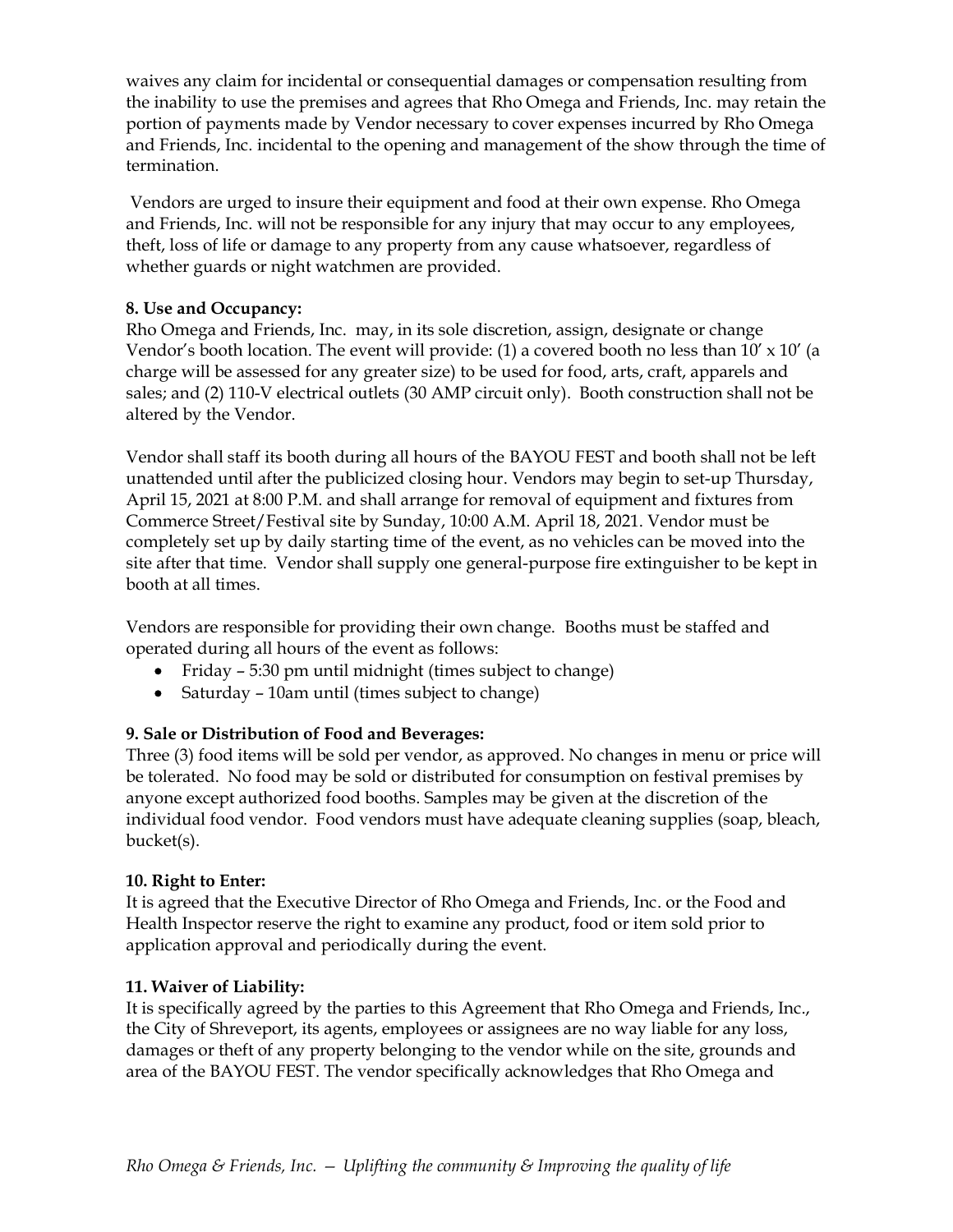Friends, Inc. provides no insurance and accepts no responsibility for any such loss whether the said loss is by accident, act of God or intentional act of destruction.

## **12. Indemnification and Hold Harmless:**

Vendor agrees to hold harmless, indemnify and defend Rho Omega and Friends, Inc., its directors, officers, employees, agents, insurers, successors, assignees and any person or entity to which Rho Omega and Friends, Inc., owe a similar duty of indemnification (each of these persons and entities being referred to for purposes of these indemnifications and hold harmless provisions as Rho Omega and Friends, Inc.) from and against all actions, liabilities, claims, assessments, taxes, fees, charges, losses and expenses (including but not limited to a civil judgment, costs or expenses associated in any way with the investigation, processing or settlement of a claim whether valid or not, any amount charged by a governmental body, and attorney's fees which would not have been incurred but for the submission of a claim) arising out of, resulting from or any way associated with or contributed to by any claimed act, omission, negligence, fault or violation of law, regulation or rule by Vendor or any of its employees, agents, others employed directly or indirectly by Vendor, volunteers or other persons in or about Vendor's booth or bulk area.

### **13. No Assignment:**

This Agreement is based upon the personal relation between the parties. Vendor shall not have the right to assign, share or sublet this Agreement or any interest in this Agreement, and this Agreement shall not be assignable by operation of law without Rho Omega and Friends, Inc consent. Rho Omega and Friends, Inc. is not responsible for refunds of any vendors booth rental fees or lost income of any kind once the Festival has commenced. The undersigned has read and agrees to all the terms set forth above, as well as the terms of the attached agenda.

# **14. Application Modification:**

Rho Omega and Friends, Inc. reserves the right to accept, reject or modify the Vendor Contract. Vendor will be notified in writing of confirmation or any changes.

# **15. Model/Photograph Release:**

I understand that my participation in the event may be photographed and promoted by the BAYOU FEST, or any other organization or individual involved with the creation or promotion of the event, and in consideration for permission to participate in the event, I hereby give permission to the Released Parties to use my likeness for any purpose whatsoever. I RELEASE RHO OMEGA AND FRIENDS, INC.. AND ANY PHOTOGRAPHERS, THEIR OFFICER, EMPLOYEES, AGENTS, AND DESIGNEES FROM LIABILITY FOR ANY VIOLATION OF ANY PERSONAL OR PROPRIETARY RIGHT I MAY HAVE IN CONNECTION WITH SUCH USE.

I have read and understood this Agreement and I am voluntarily signing this Agreement on behalf of myself and my business. We require you agree to the Terms and Conditions of the BAYOU FEST Vendor, Exhibitor & Volunteer Release of Liability, Waiver and Indemnity Form\*.

By clicking on the "I AGREE" button (or signing and returning a printout of our application) to participate in the 2021 BAYOU FEST you agree that you are at least 18 years